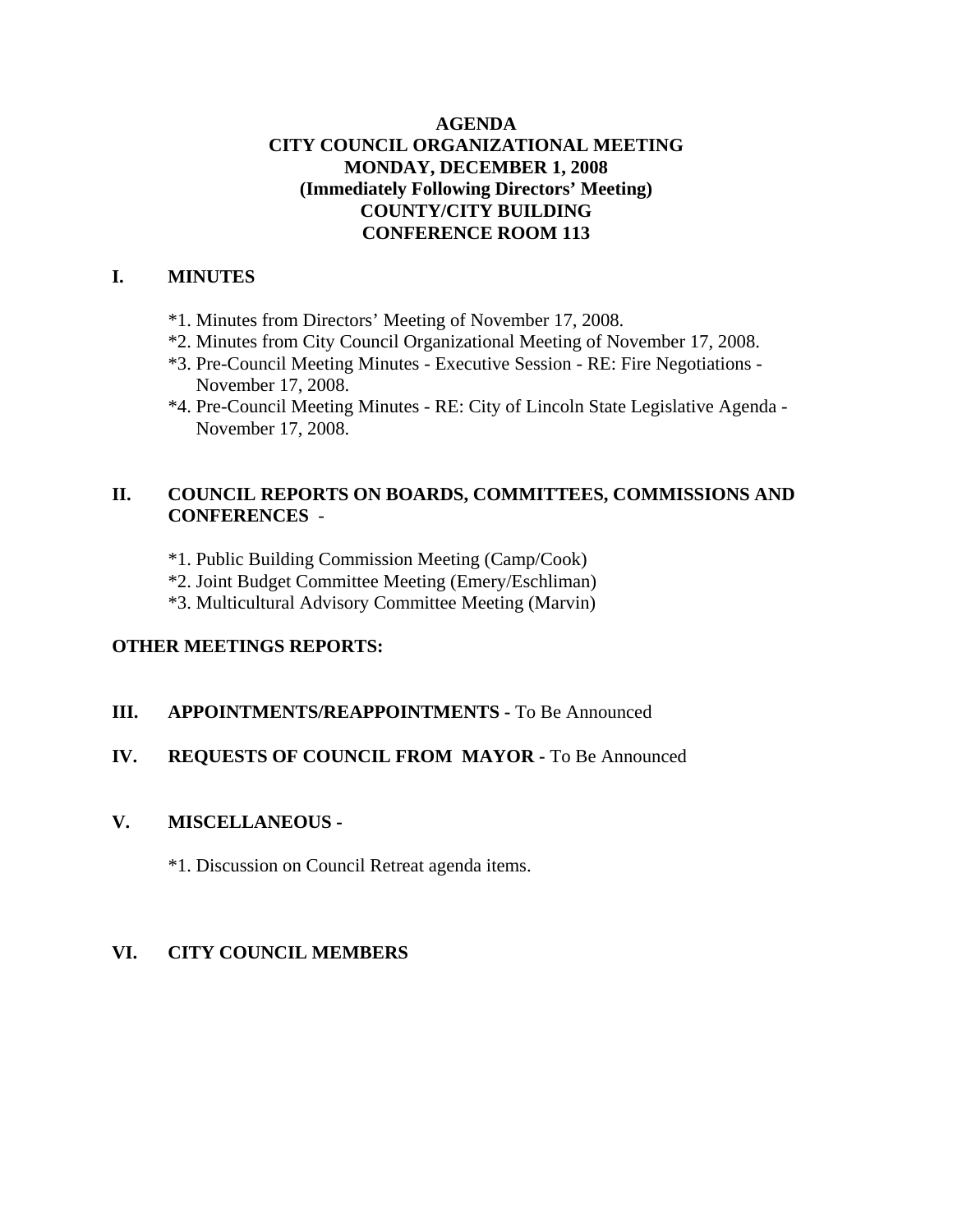#### **VII. MEETINGS/INVITATIONS**

- 1. Lincoln Chamber of Commerce invites you to attend the following Ribbon Cuttings: - Please RSVP to Kathy Hale at 436-2385 or E-Mail: -
	- A.) Pleasant View Art Gallery, Haymarket-8th & "P" Street (above Crescent Moon Café) on Tuesday, December 2, 2008 at 3:30 p.m.
	- B.) Botz & Associates, 1500 S. 70<sup>th</sup> Street, Suite 201 on Thursday, December 4, 2008 at **4:00 p.m.** (Time Change)
	- C.) Holiday Inn Express Airport, 1101 W. Commerce Way on **Thursday, January 15, 2009** at 3:00 p.m. (New Date)

### **VIII. ADJOURNMENT**

#### **\*HELD OVER FROM NOVEMBER 24, 2008.**

ca120108/tjg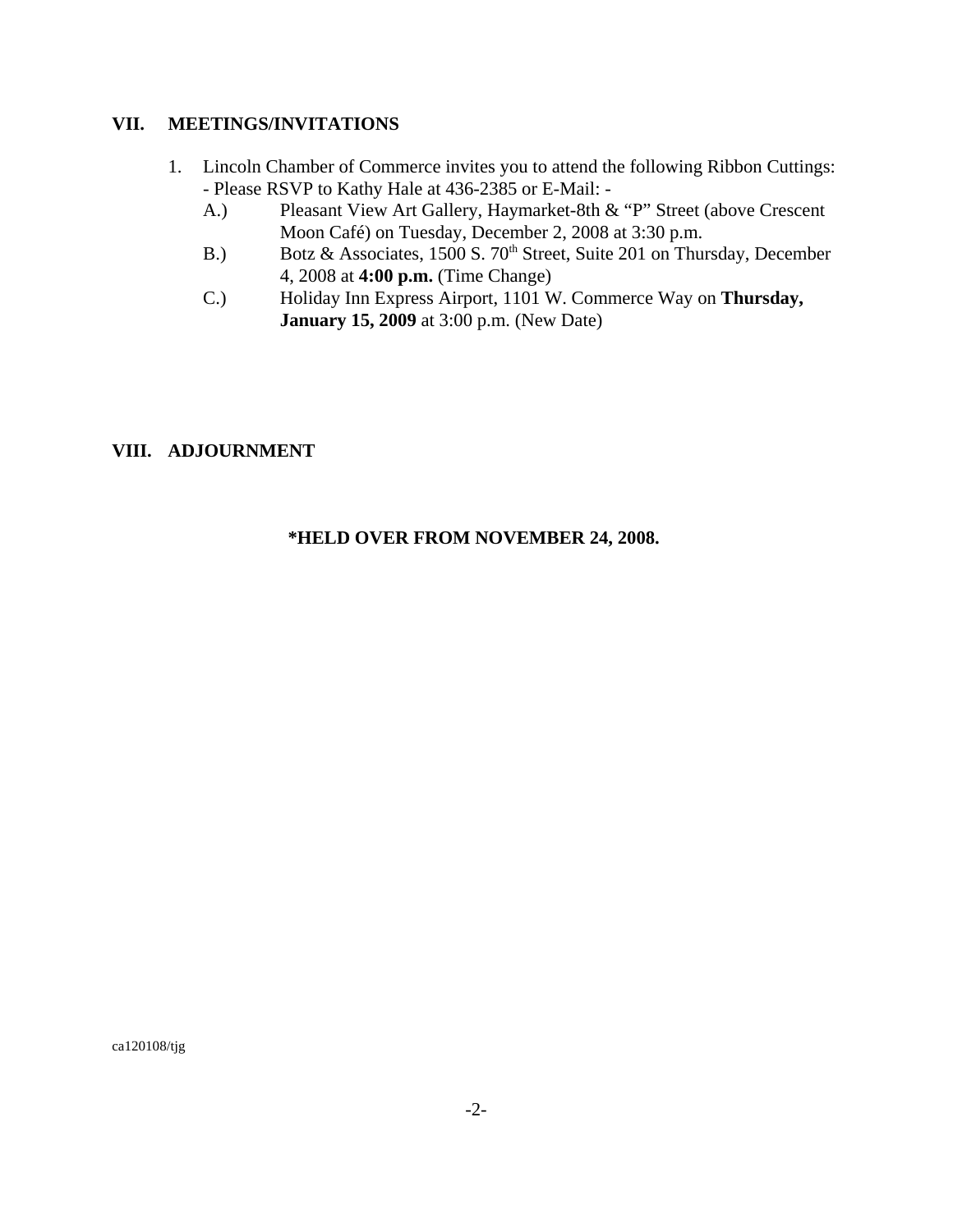# **CITY COUNCIL ORGANIZATIONAL MEETING MONDAY, DECEMBER 1, 2008 MINUTES**

**Present:** Robin Eschliman, Chair Doug Emery, Vice Chair Dan Marvin Ken Svoboda John Spatz Jon Camp

**Absent:** Jonathan Cook

**Others Present:** Rick Hoppe, Aide to the Mayor Denise Pearce, Aide to the Mayor

The recording secretary arrived after the meeting had opened and first Council report on the PBC Meeting had been completed.

### **I. MINUTES**

- \*1. Minutes from Directors' Meeting of November 17, 2008.
- \*2. Minutes from City Council Organizational Meeting of November 17, 2008.
- \*3. Pre-Council Meeting Minutes Executive Session re: Fire Negotiations November 17, 2008.
- \*4. Pre-Council Meeting Minutes re: City of Lincoln State Legislative Agenda November 17, 2008.

Approval prior to recording secretary's arrival.

### **II. COUNCIL REPORTS ON BOARDS, COMMITTEES, COMMISSIONS AND CONFERENCES**

### **\*1. Public Building Commission Meeting Camp/Cook**

Report given by Councilman Camp prior to the recording secretary's arrival.

### **\*2**. **Joint Budget Committee Meeting Emery/Eschliman**

Eschliman reported she and Emery were absent from the meeting. Received minutes and was informed Boesch wrote the State Legislature regarding safe haven. Trying to find a solution for how to deal with teenagers brought into emergency care. Also, preparing the Tax Refund Program for lower income individuals.

### **\*3. Multicultural Advisory Committee Meeting Marvin**

Marin stated a guest spoke on Census Lincoln. They forecast hiring 100 people initially as Lincoln will be a census location. A 2000 Census chart was presented, showing Lancaster County with a 78% response rate, and Nebraska overall having 75%. The Committee wants the response rate to increase with emphasis put on the importance of accurately completing in order to receive our share of federal funds. A sample one page, ten question form distributed.

Marvin reported the Mayor spoke on how minorities are integrated into the community with discussion ranging from minority reluctance to accurately fill out the census to how Lincoln is not as diverse as the nation overall. Marvin stated he attended a different meeting where the community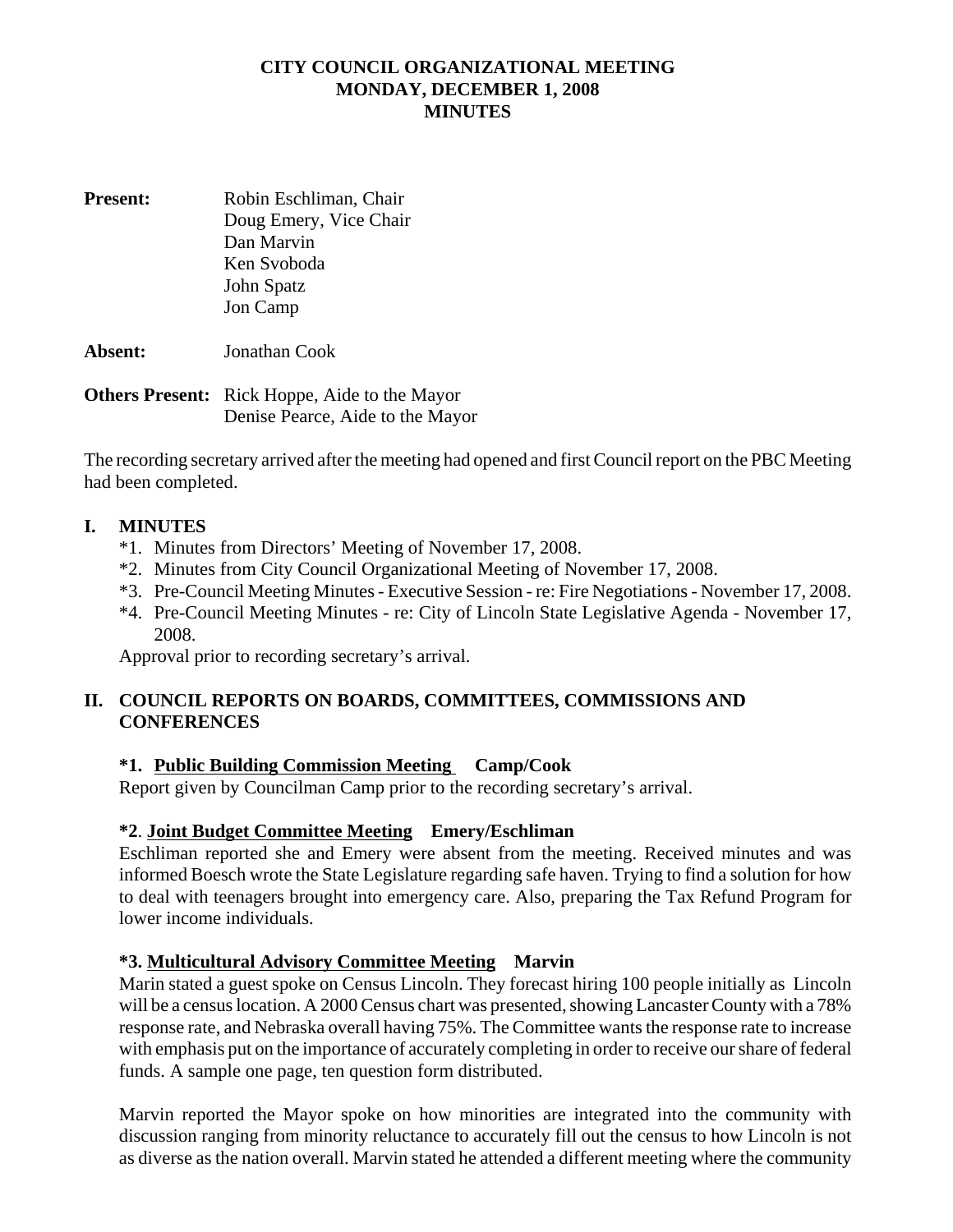was analyzed and saw Lincoln had become more diverse from 1990 to 2000. There does need to be greater effort to reach out to the minority population making sure they feel welcome in Lincoln.

# **Downtown Lincoln Association (DLA) Eschliman/Spatz**

Eschliman stated the DLA proposes to take over the management of the state garages. This would help aggregate parking situations downtown, and allow for events parking.

# **Dumpster Diving Marvin**

Marvin reported the Coby Mach radio show discussed dumpster diving having legislation. Emery stated he was approached by the policy network to look at, with the idea from the Lincoln Police. There is not an ordinance prohibiting people going through garbage but do have issues of identity theft and hoarders. He stated given the couch amendment disfavor wanted opinions for an ordinance. Received legislation from Colorado and Utah stating this is private and no one has the right to go through. Trying to see if people are, or are not, interested in pursuing. Coby added this may come forward, but may not. Camp commented in some downtown areas recyclers pick up aluminum cans, which is a positive. Emery said there are ups and downs.

### **League of Municipalities Marvin**

Marvin understood some Council members had a meeting with the League of Municipalities. Svoboda replied they followed up on the Omaha-Lincoln Joint Council Meeting. Three Omaha Council members, three Lincoln Council members, the League of Municipalities and a couple of guests who are very active in CIR discussion attended. Openly discussed what problems arise and it was an educational meeting on how the CIR operates. Believe they are looking at an additional meeting. Camp commented it was more a private, informational meeting. Svoboda stated it was not an open meeting but six Council members, from two different bodies, with an interest in CIR legislation, met and discussed past CIR legislation.

# **OTHER MEETINGS REPORTS:**

### **III. APPOINTMENTS/REAPPOINTMENTS**

Pearce stated none at this time. Eschliman asked how the Audit Committee is progressing? Pearce replied she would have Herz contact the Council.

#### **IV. REQUESTS OF COUNCIL FROM MAYOR** None

# **V. MISCELLANEOUS**

### **\*1. Council Retreat Agenda Items**

The retreat to be held on December  $22<sup>nd</sup>$ . Eschliman asked for staffing, web site, procedural issues for the agenda. Marvin would like a discussion on integrating the resources, and expertise, of LES with other City departments. LES does have software geared towards making future projections which could be a departmental resource, for selected departments, and for the comprehensive plan. Marvin reported on discussions he had with the finance department regarding LES resources on hedging, to compensate for the ups and downs.

Camp asked if that is part of the retreat scope, or want more on how the Council is operating? Eschliman commented the retreat is open to any discussion. Marvin stated he would not suggest if retreat discussion is only on how the Council operates. Spatz added this may be a strategic goal.